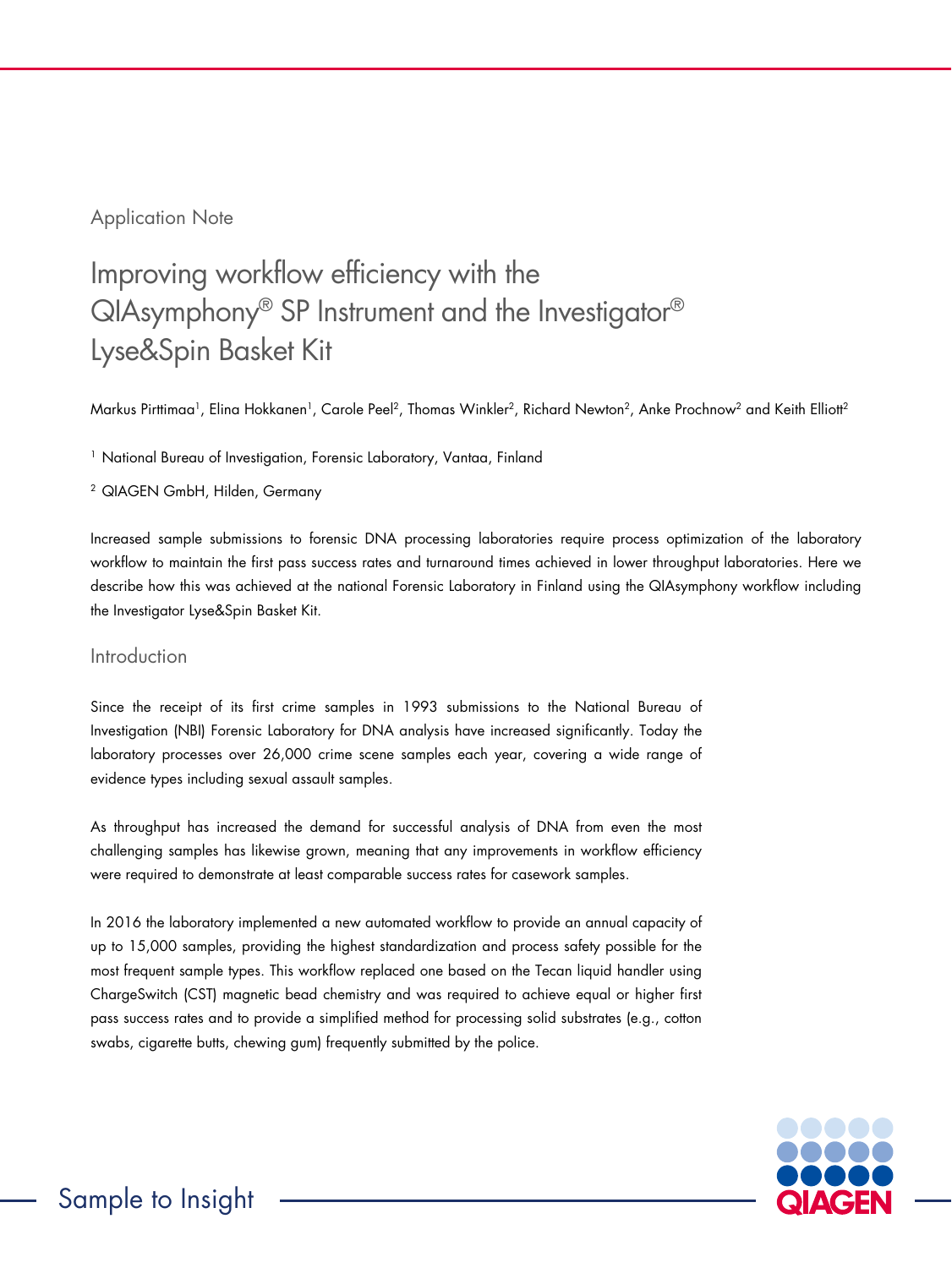Here we describe the new workflow and present validation data comparing the new QIAsymphony workflow with that previously in place using the Tecan platform with ChargeSwitch chemistry.

## Investigator Lyse&Spin Basket Kit

QIAGEN's Investigator Lyse&Spin baskets are front-end devices designed to enable the combination of sample lysis and separation of cellular material from solid substrates such as cuttings of clothing, cigarette butts and swabs. The basket retains the lysis buffer during the lysis step of the forensic sample. Upon centrifugation on an ordinary benchtop centrifugation system, holes in the bottom of the basket open up and allow the sample lysate pass through. The lysate containing the nucleic acids is efficiently recovered and collected in the collection tube provided whereas the solid particles remain in the basket.



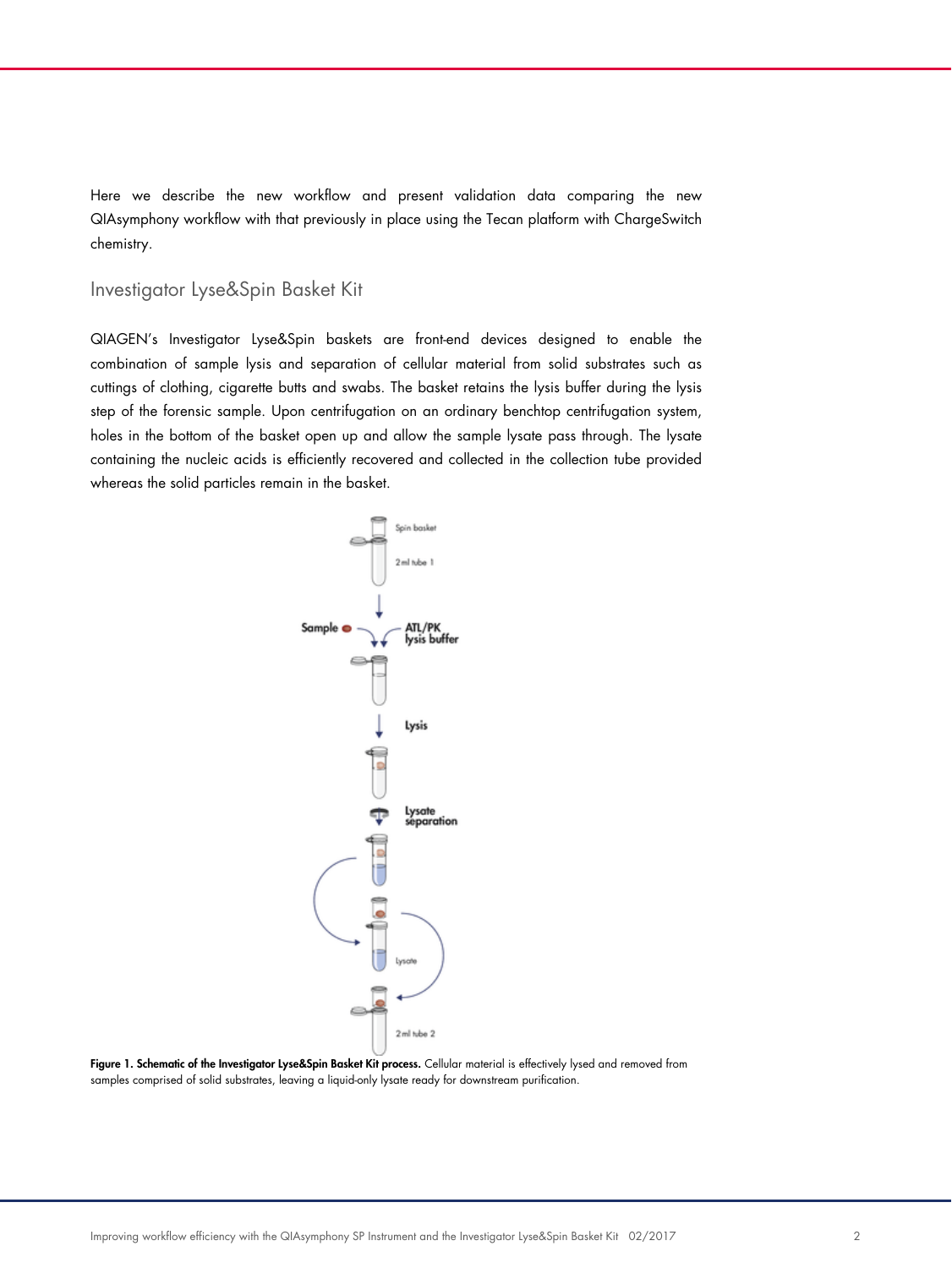The Investigator Lyse&Spin baskets are particularly useful for higher throughput laboratories where repeated manual pipetting steps, otherwise required to separate lysate from solid material, are likely to result in human error such as cross-contamination between samples or unsuccessful lysate transfer. The baskets collect the sample lysate in a flip cap collection tube and therefore require a downstream workflow compatible with such tubes.

## The QIAsymphony SP Instrument

The QIAsymphony SP is a unique, dedicated medium- to high-throughput sample preparation instrument and was chosen by the NBI Forensic Laboratory based on a number of its key features:

- Flexible sample loading
	- Flexible primary tubes or microplates (24- and 96-well) can be loaded
	- 1–96 samples per run with option of continuous loading in batches of up to 24 samples
- Easy process integration of flip cap tubes from the Investigator Lyse&Spin Basket Kit
- Variable elution volume and elution format (flexile tubes, 24- and 96-well plates)
- **•** Efficient sample tracking
	- Integrated bar code reader
	- $\circ$  Integration with the existing LIMS system
	- Full traceability and run reports
- $\bullet$  High process safety to prevent loading errors
	- $\circ$  Integrated loading check
	- Liquid level detection of consumables
- Dedicated ISO18385 Forensic DNA Grade QIAsymphony DNA Investigator Kit consumables
- Seamless workflow: Hardware, chemistry and application support from a single provider

## The QIAsymphony workflow

The new workflow implemented at the NBI Forensic Laboratory benefits from streamlined sample introduction on account of the use of QIAGEN's Investigator Lyse&Spin Basket Kit with the flip cap tube insert on the QIAsymphony SP and the QIAsymphony DNA Investigator sample prep chemistry. Downstream processing has remained unchanged.

Through the use of the Investigator Lyse&Spin Basket Kit, a single lysis volume of 450 µl is achieved for most sample types, enabling the lab to streamline the lysis stage of the process into a single method. This method allows batches of 80 samples (including 5 controls) to be used for >95% of samples received (excluding sexual assault samples).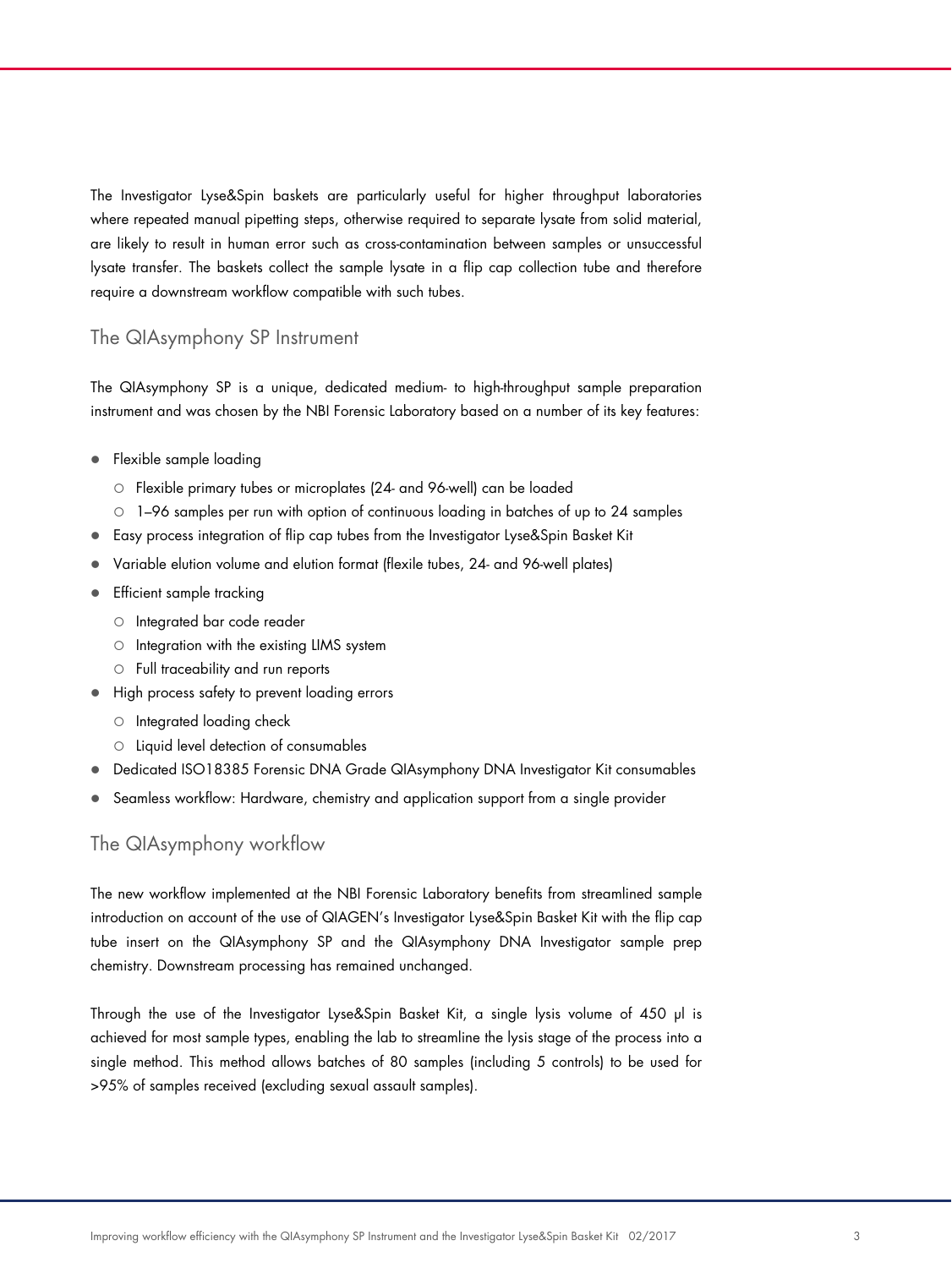The QIAsymphony Investigator 500 ADV/HE protocol was implemented to enable purification from 450 µl lysate recovered from the Investigator Lyse&Spin baskets and to ensure maximum purification and elution efficiency for challenging casework samples with low levels of DNA. This sample prep protocol includes the heated and prolonged binding of magnetic beads (ADV) and the addition of TOPE fluid (HE) for improved DNA recovery.

The workflow in use at the laboratory includes the EZ1® Advanced XL and Maxwell 16 instruments (Promega Corporation) for serious crime samples (e.g., homicide and assault samples). This enables the laboratory to batch their major crime samples separately, achieving faster turnaround times and greater flexibility with regards to sample pretreatment and batch size for these sample types. The availability of the EZ1 Advanced XL and Maxwell 16 instruments also provides the capability to respond to more urgent samples without disrupting the QIAsymphony line used for the majority of samples.

A custom-made data handling tool was also created for NBI to integrate the new workflow with the existing Lab Vantage LIMS system. This tool ensures that process and sample related data are managed throughout the workflow without manipulation by the end user. The data is available in specified storage locations for integration into the LIMS system. The tool was included within the validation studies performed.



Figure 2. Overview of the crime stain DNA workflow at NBI. The new workflow is unchanged relative to the previous method, with the exception of sample pretreatment and sample purification, which have been streamlined and improved with the introduction of the Investigator Lyse&Spin Basket Kit, QIAsymphony SP Instrument and its dedicated sample prep chemistry (QIAsymphony DNA Investigator Kit). The EZ1 Advanced XL is used for major crime and urgent samples only.

## Validation of the new workflow

Table 1 shows an outline of the validation studies conducted by NBI on the new Investigator Lyse&Spin Basket Kit and QIAsymphony SP workflow. Results were compared with the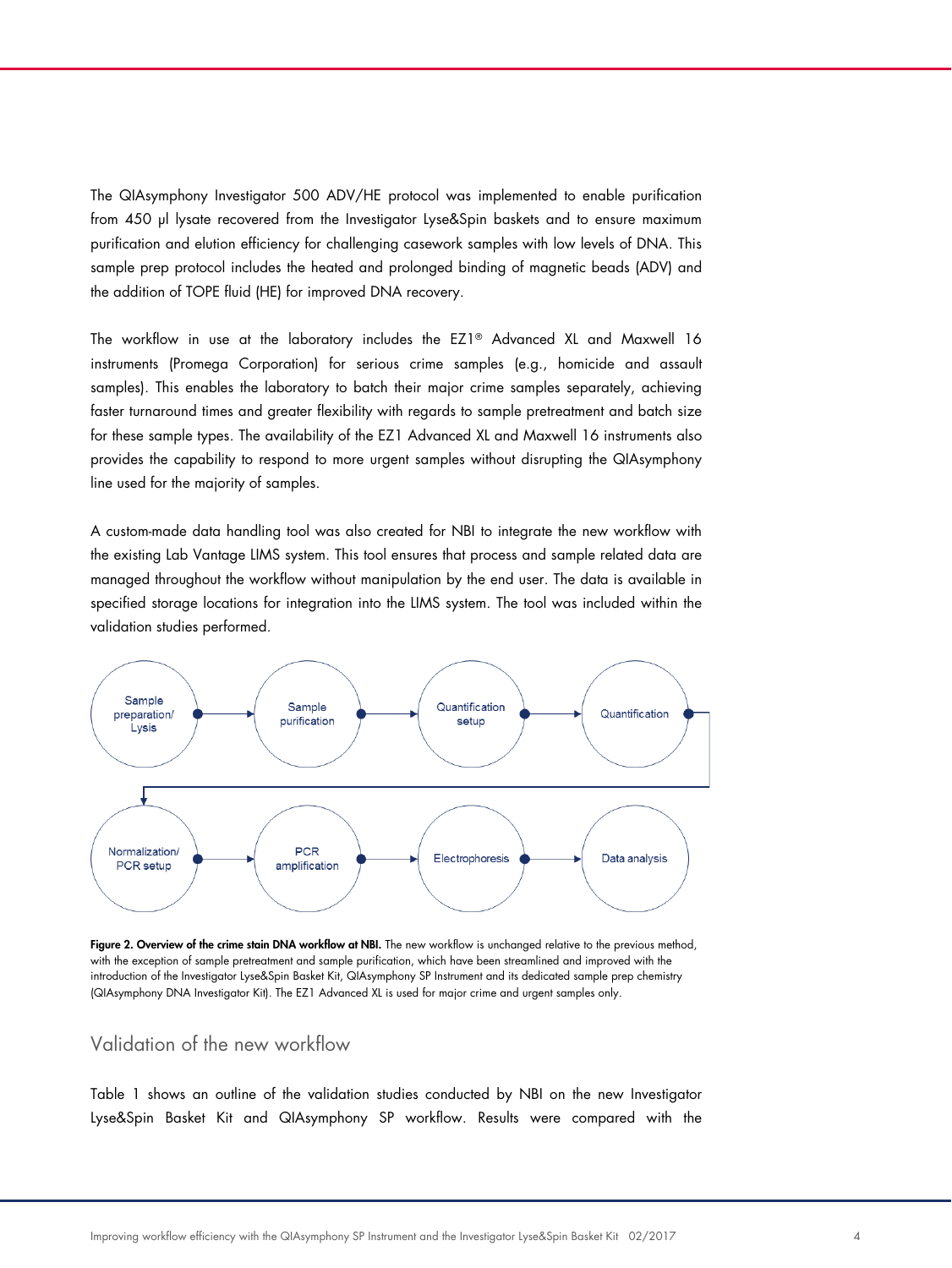Tecan/ChargeSwitch and Maxwell 16 workflows to ensure equal or improved performance over the two incumbent methods. In addition results for some studies were compared with the EZ1 Advanced XL platform where this system was intended to be used on relevant casework samples (e.g., casework sample comparison study).

| Validation study                                  | Study description                                                                                                         | Sample type                                                                                                                                                                                                                                                                                                  |  |  |
|---------------------------------------------------|---------------------------------------------------------------------------------------------------------------------------|--------------------------------------------------------------------------------------------------------------------------------------------------------------------------------------------------------------------------------------------------------------------------------------------------------------|--|--|
| Sensitivity, repeatability<br>and reproducibility | Blood - 5 dilution steps $x$ 6 replicates $x$ 2<br>days (total 60 samples)                                                | Blood on swabs                                                                                                                                                                                                                                                                                               |  |  |
|                                                   | Saliva - 5 dilution steps $x$ 6 replicates $x$ 2<br>days (total 60 samples)                                               | Saliva on swabs                                                                                                                                                                                                                                                                                              |  |  |
| Contamination                                     | Checkerboard - 48 bloods and 48<br>negative controls in alternating positions x<br>2 replicate plates (total 192 samples) | Blood/NTCs                                                                                                                                                                                                                                                                                                   |  |  |
| Inhibition                                        | 30 blood samples spiked with<br>hematin/humic acid                                                                        | Blood on swabs                                                                                                                                                                                                                                                                                               |  |  |
| Casework-type samples                             | 10 casework sample types<br>(total 76 samples, no replicates)                                                             | 10 contact trace swab samples<br>10 blood stains on fabric<br>10 cigarette butts<br>10 saliva swab samples from bottles<br>10 hair roots<br>10 semen samples on swabs / fabric<br>5 chewing gum samples with xylitol<br>5 chewing gum samples without xylitol<br>3 pools nail scrapings<br>3 pools cut nails |  |  |

Table 1. Summary of samples analyzed during the validation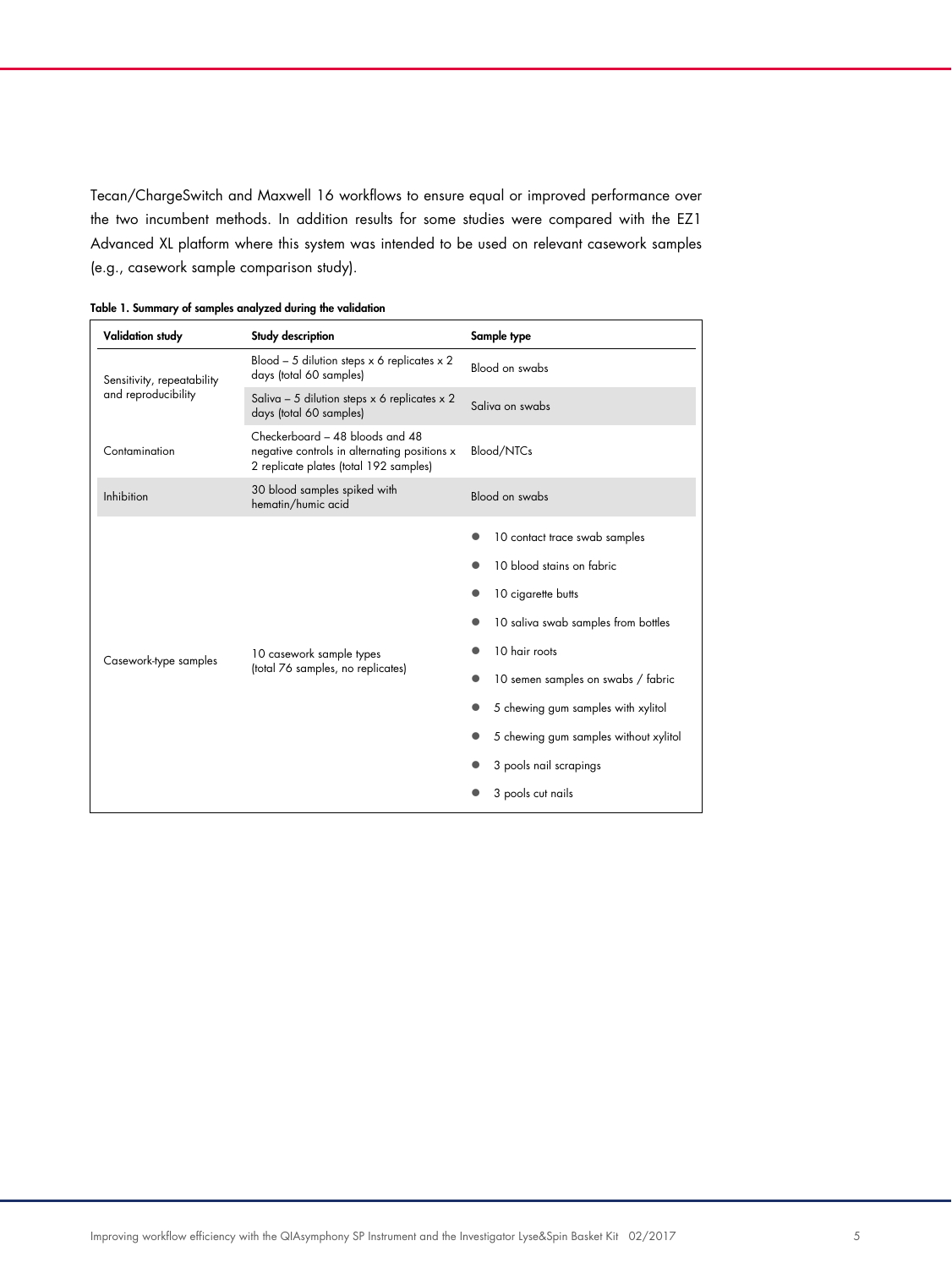### **Results**

#### Sensitivity and linearity

The sensitivity study assessed the range of sample inputs able to produce reliable genotyping results. Linearity assessed the correlation of DNA recovery (yield) to sample input. Blood and saliva samples were prepared in fivefold dilution series. Replicates of each dilution were pipetted onto cotton swabs and allowed to dry. Six replicates of each dilution were extracted twice on different days by different operators. The Investigator Lyse&Spin Basket Kit handbook describes a range of vortex speed from 750 to 900 rpm. In this study 900 rpm (Protocol A) as well as 750 rpm (Protocol B) were tested.



Figure 3. Blood and saliva dilution series. Quantification results are shown using QIAsymphony sample preparation with either lysis protocol A or protocol B, or an existing method (Maxwell for blood samples and CST extraction on Tecan platform for saliva samples). Each dilution point shows an average quantification result from six replicates.

Figure 3 shows results for linearity. Both shaking conditions (Protocol A and Protocol B) showed good correlation between DNA input and DNA yields, and higher than for the previous extraction methods (Maxwell and CST/Tecan extraction). When the DNA amount of the extracted sample was high enough for optimum DNA input to PCR reaction (350 pg of DNA at 35 pg/µl concentration), all alleles were typically recovered. This was true down to 0.05 µl of blood per sample. With the Maxwell and CST/Tecan extraction method, samples with 7.5 µl or less of saliva occasionally produced partial profiles, but with both QIAsymphony protocols, samples down to 1.875 µl of saliva produced full profiles.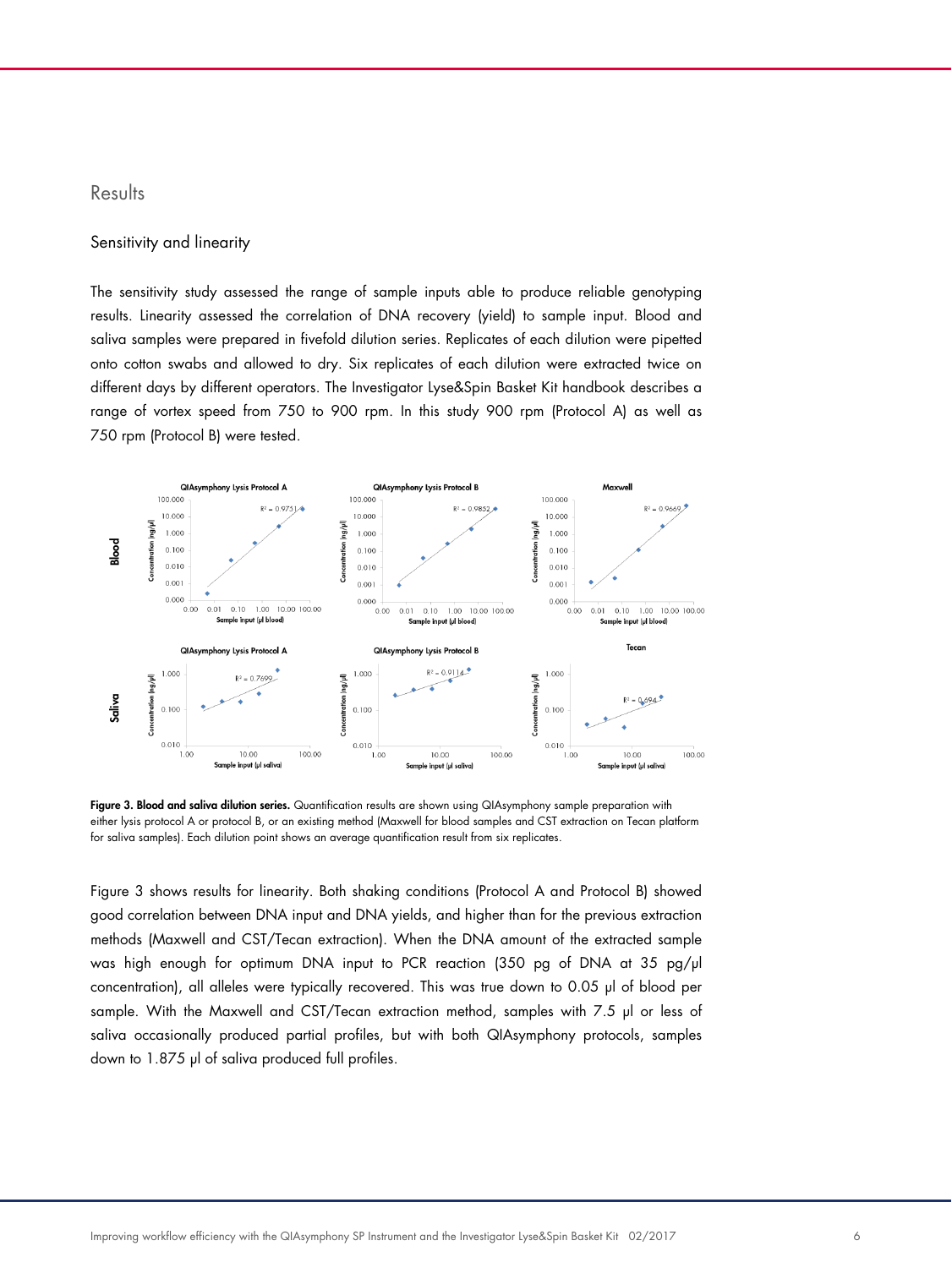#### Repeatability and reproducibility

The repeatability study assessed the variation in measurements when one person processed the same sample with the same equipment. Six sample replicates from the sensitivity study were extracted to assess repeatability, with the resulting DNA yield from each sample compared.

The QIAsymphony workflow demonstrated relative standard deviation (%CV) within ±35% with a sample input of  $\geq 0.5$  µl of blood and with all saliva inputs between 1.875 µl and 15 µl (Table 2). This compares favorably with the incumbent Tecan or Maxwell methods for which the standard deviation was within ±35% for blood samples with 50 µl input (Maxwell extraction) and for saliva samples with 15–30 µl (Table 2). These results demonstrate that a higher level of reproducibility is achieved with the new QIAsymphony workflow.

Table 2. Repeatability and reproducibility for QIAsymphony and Tecan/Maxwell workflows

|              |           | QIAsymphony/Investigator Lyse&Spin |           |      | Maxwell (blood)/Tecan (saliva) |           |       |
|--------------|-----------|------------------------------------|-----------|------|--------------------------------|-----------|-------|
| Sample       | Input (µ) | Mean $\frac{log}{\mu}$             | <b>SD</b> | %CV  | Mean $\frac{1}{\mu}$           | <b>SD</b> | %CV   |
| Blood        | 50        | 30.5441                            | 3.0315    | 9.9  | 47.4269                        | 10.6411   | 22.4  |
| Blood        | 5         | 2.0254                             | 0.3218    | 15.9 | 2.9774                         | 1.8844    | 63.3  |
| <b>Blood</b> | 0.5       | 0.2740                             | 0.0579    | 21.1 | 0.1201                         | 0.0657    | 54.7  |
| Blood        | 0.05      | 0.0395                             | 0.0239    | 60.5 | 0.0026                         | 0.0017    | 64.8  |
| Blood        | 0.005     | 0.0010                             | 0.0011    | 120  | 0.0015                         | 0.0026    | 175.1 |
| Saliva       | 30        | 1.3859                             | 0.5129    | 37   | 0.2404                         | 0.0494    | 20.6  |
| Saliva       | 15        | 0.6664                             | 0.1034    | 15.5 | 0.1574                         | 0.0236    | 15    |
| Saliva       | 7.5       | 0.4007                             | 0.0893    | 22.3 | 0.0338                         | 0.0166    | 49.2  |
| Saliva       | 3.75      | 0.3755                             | 0.0216    | 5.7  | 0.0591                         | 0.0249    | 42.2  |
| Saliva       | 1.875     | 0.2673                             | 0.0383    | 14.3 | 0.0408                         | 0.0178    | 43.7  |

Reproducibility (comparison of results from different operators) was also evaluated in the study. The difference between mean yields was <50% on batches run on different days with sample input of ≥0.005 µl of blood and ≥6.25 µl of saliva (data not shown).

#### **Contamination**

To demonstrate the absence of contamination events that would compromise the integrity of results a contamination study was done. Two full batches (2 x 96) of 50 µl neat blood samples (from six known donors) and negative controls (empty tubes) were processed in a checkerboard pattern using Protocol A (higher vortex speeds than Protocol B and therefore potentially more susceptible to tube leakage). Sample positions were reversed on the second plate. In addition one full batch (96 samples) of blood samples (from six known donors, cotton swabs dipped on blood and dried, later placed on Investigator Lyse&Spin baskets) and negative controls (clean cotton swabs placed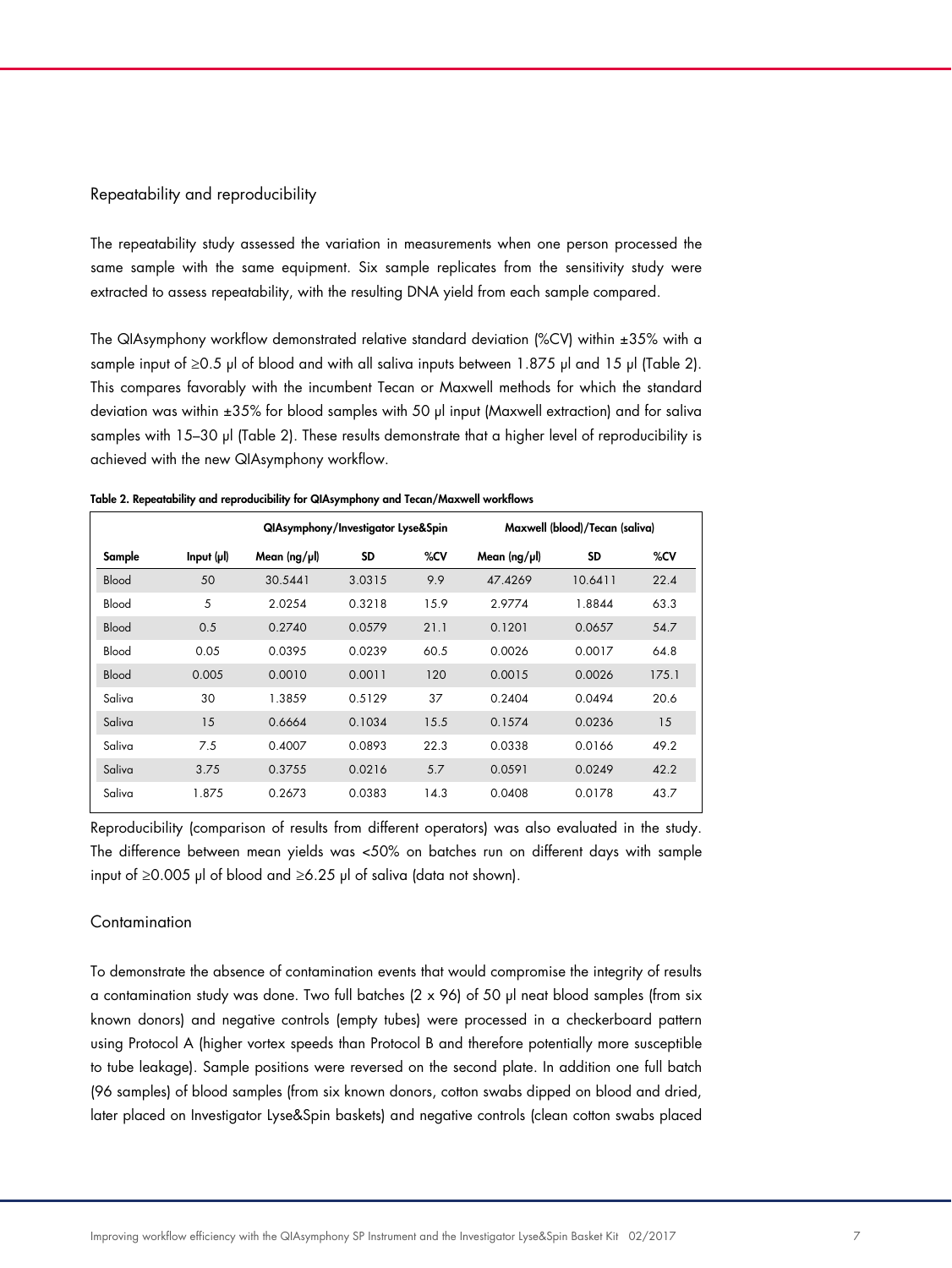on Investigator Lyse&Spin baskets) were processed in a checkerboard pattern. All samples and controls were processed through to quantification and STR result.

All negative controls from the three batches  $(3 \times 48$  samples) gave zero quantification results, meaning that the  $C<sub>I</sub>$  values were not below 40. For STR results, some rare instances of alleles in negative controls were observed but these were neither above the analytical threshold in the read region nor replicable and were found to be more likely to have occurred due to contamination of capillary electrophoresis. There was no indication of cross contamination between any samples processed on the QIAsymphony SP Instrument.

#### Inhibition

Inhibition was evaluated to determine the effectiveness of the extraction system in removing inhibitors typically found in forensic exhibits from the sample material. 30 µl of 1:10 diluted blood sample from a known donor was pipetted onto several cotton swabs. These were spiked with hematin (3 replicates each: 500 µM, 250 µM, and 125 µM) or with humic acid (3 replicates each: 20, 50, or 100 ng/µl). After purification, inhibitor removal was assessed by visual inspection of the eluates and by quantification and STR analysis.

All extracted samples were clear, and no visible inhibitor was detected.  $C_T$  values were comparable with the negative controls and quantification standards (Table 3). Also STR profiles gave balanced results without reduction in peak heights at the high molecular weight markers (data not shown). The QIAsymphony chemistry is therefore effective at the removal of commonly encountered PCR inhibitors.

| Sample                                      |                                                                 | Average C <sub>T</sub> | Maximum C <sub>T</sub> |
|---------------------------------------------|-----------------------------------------------------------------|------------------------|------------------------|
| <b>Standards</b>                            |                                                                 | 32.15                  | 33.01                  |
| Humic acid                                  | 0 ng/µl [NO INHIBITOR]                                          | 32.65                  | 33.50                  |
|                                             | $20$ ng/µ                                                       | 32.18                  | 32.47                  |
|                                             | 50 $ng/$ µl                                                     | 32.19                  | 32.29                  |
|                                             | $100$ ng/µl                                                     | 32.28                  | 32.37                  |
| Hematin                                     | O µM [NO INHIBITOR]                                             | 31.90                  | 32.03                  |
|                                             | $125 \mu M$                                                     | 32.07                  | 32.31                  |
|                                             | $250 \mu M$                                                     | 32.01                  | 32.12                  |
|                                             | 500 µM                                                          | 32.24                  | 32.52                  |
|                                             | Maximum C <sub>T</sub> for samples/standards without inhibitor: |                        | 33.50                  |
| Maximum $C_{I}$ for samples with inhibitor: |                                                                 |                        | 32.52                  |

Table 3.  $C<sub>T</sub>$  values for samples spiked with known PCR inhibitors:  $C<sub>T</sub>$  values are similar to the negative control (sample with no inhibitor added)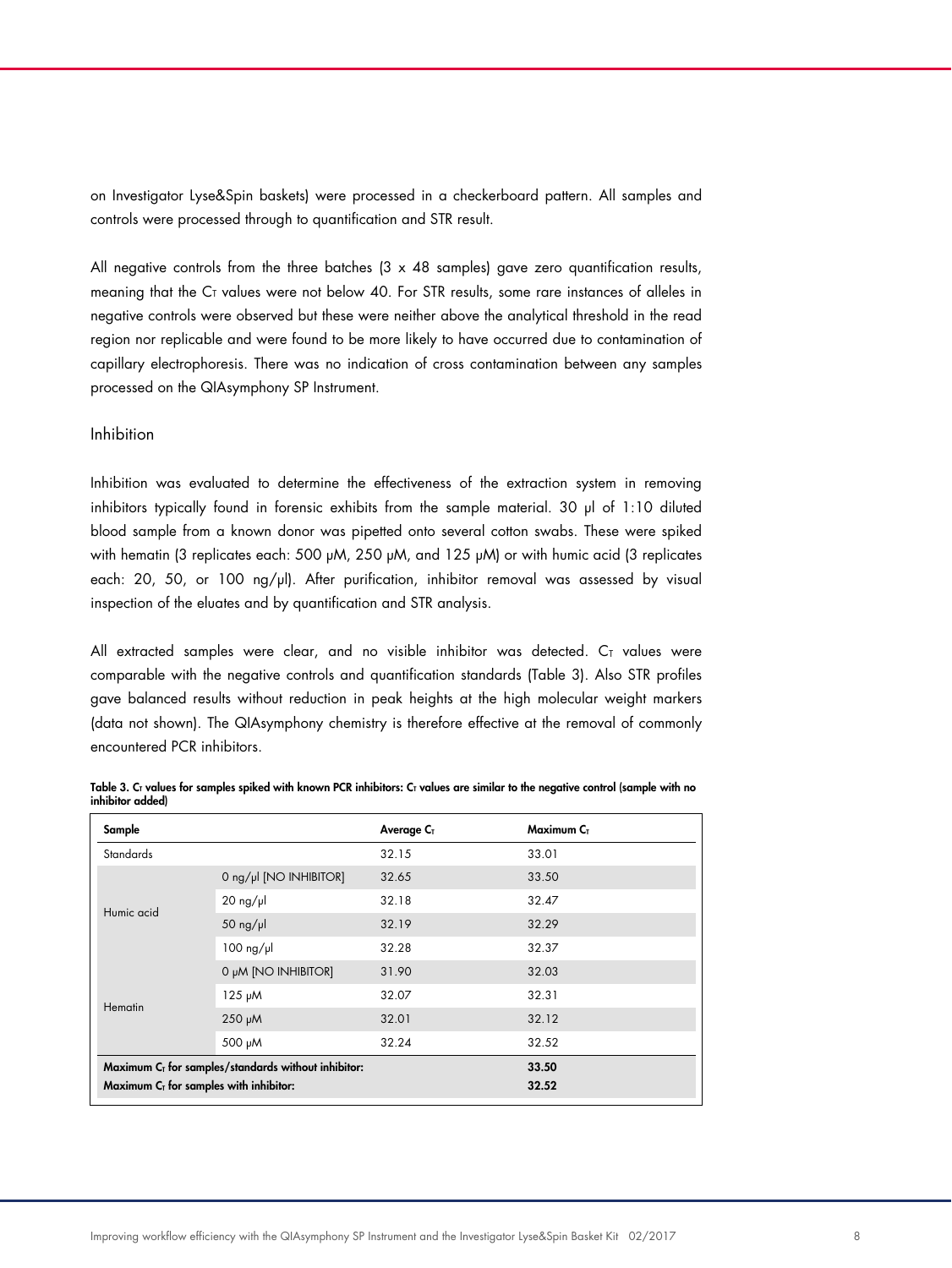#### Casework samples

To ensure that the installed protocols would be effective on real casework samples, the influence of different cell types and carrier substrates on the quality and quantity of recovered DNA were evaluated. The samples described in Table 1 were processed using all four methods under consideration (the Tecan and Maxwell incumbent methods and the QIAsymphony and EZ1 methods). Quantification and STR results for all methods were compared.

Overall all four methods performed comparably, with the QIAsymphony typically in the top two methods for all sample types and conditions tested. A typical result is shown for the epithelial cell samples (contact trace swabs) analyzed in Figure 4.



Figure 4. Comparison of STR profiling results for the four sample preparation methods evaluated. Results are shown for contact trace swabs (n = 10 for QIAsymphony, 6 for EZ1, 6 for Maxwell and 6 for CST/Tecan) with the number of loci typed for the major profile shown.

## Discussion and conclusion

In the NBI laboratory, changes to the DNA casework workflow enabled throughput to be doubled from 7,500 to 15,000 samples per year, due primarily to the hands-free nature of QIAsymphony sample preparation. The QIAsymphony SP Instrument, together with QIAsymphony DNA Investigator chemistry and Investigator Lyse&Spin baskets, has been shown to be an effective, reliable and safe extraction system for various types of crime scene samples. Extraction efficiency is at least comparable with the methods used in lower throughput workflows (e.g., EZ1 Advanced XL), enabling higher throughput to be achieved with no compromise on DNA recovery or quality. Furthermore, the Investigator Lyse&Spin Basket Kit enables the contamination-prone removal of solid substrates to be avoided after cell lysis.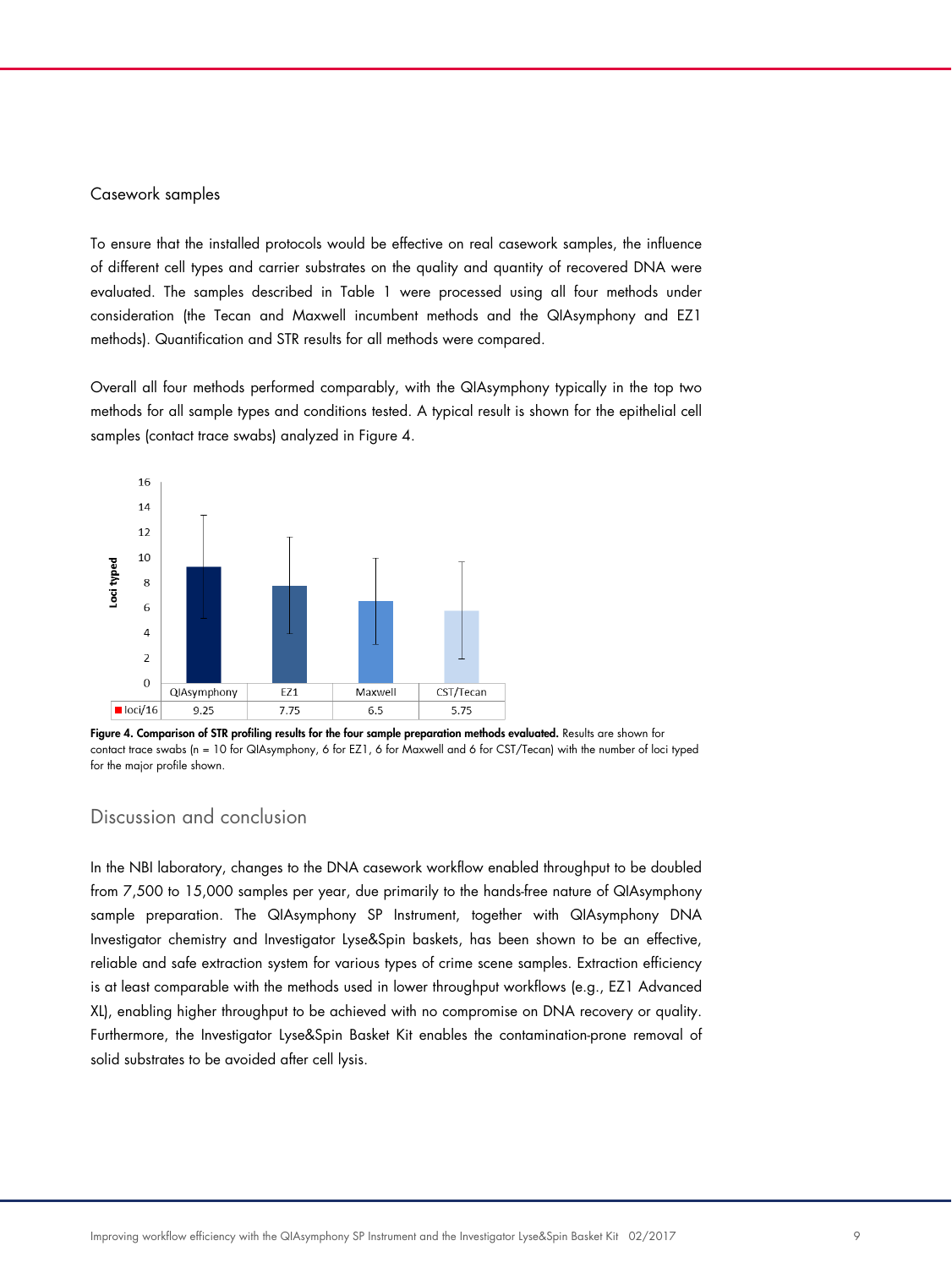# Ordering Information

| Product                                 | <b>Contents</b>                                                                                                                                                                                | Cat. no. |
|-----------------------------------------|------------------------------------------------------------------------------------------------------------------------------------------------------------------------------------------------|----------|
| <b>QIAsymphony SP</b>                   | QIAsymphony sample prep module: includes 1-year<br>warranty on parts and labor                                                                                                                 | 9001297  |
| <b>QlAsymphony SP System</b>            | QIAsymphony sample prep module: includes installation<br>and training, 1-year warranty on parts and labor                                                                                      | 9001751  |
| <b>QIAsymphony Cabinet SP</b>           | Accessory for correct positioning of the QIAsymphony SP<br>instrument                                                                                                                          | 9020244  |
| QIAsymphony DNA Investigator Kit (192)  | For 192 preps of 200 µl each from casework and<br>reference samples: includes 2 reagent cartridges and<br>enzyme racks and accessories                                                         | 931436   |
| Investigator Lyse&Spin Basket Kit (50)  | 50 pouches containing 50 baskets and 100 collection<br>tubes                                                                                                                                   | 19597    |
| Investigator Lyse&Spin Basket Kit (250) | 10 pouches containing 5 x 50 baskets and 5 x 50<br>collection tubes                                                                                                                            | 19598    |
| EZ1 Advanced XL, System                 | Robotic workstation for automated purification of nucleic<br>acids from up to 14 samples using EZ1 Kits: includes<br>installation, training, 1-year warranty on parts and labor                | 9001874  |
| EZ1 DNA Investigator Kit (48)           | For 48 preps: Reagent Cartridge (DNA Investigator),<br>Disposable Filter-Tips, Disposable Tip-Holders, Sample<br>Tubes (2 ml), Elution Tubes (1.5 ml), Buffer G2,<br>Proteinase K, Carrier RNA | 952034   |

For up-to-date licensing information and product-specific disclaimers, see the respective QIAGEN kit handbook or user manual. QIAGEN kit handbooks and user manuals are available at www.qiagen.com or can be requested from QIAGEN Technical Services or your local distributor.

Learn more about our human identity and forensic testing solutions for confidence in your evidence at www.qiagen.com/forensics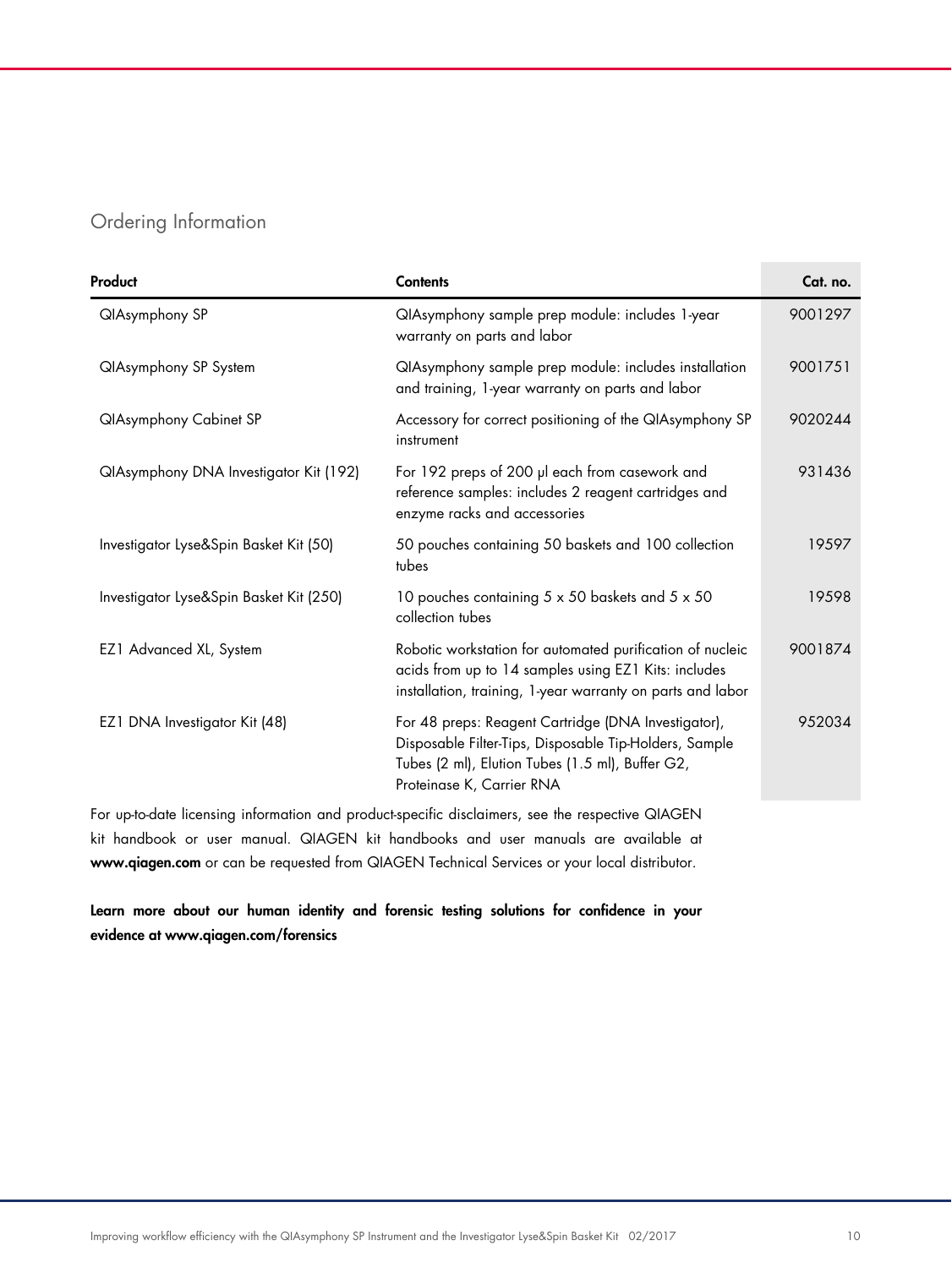Trademarks: QIAGEN®, QIAsymphony®, Sample to Insight®, EZ1®, Investigator® (QIAGEN Group); Registered names, trademarks, etc. used in this document, even when not specifically marked as such, are not to be<br>considered unpro

PROM-10609-001 1106233 02/2017 © 2017 QIAGEN, all rights reserved.